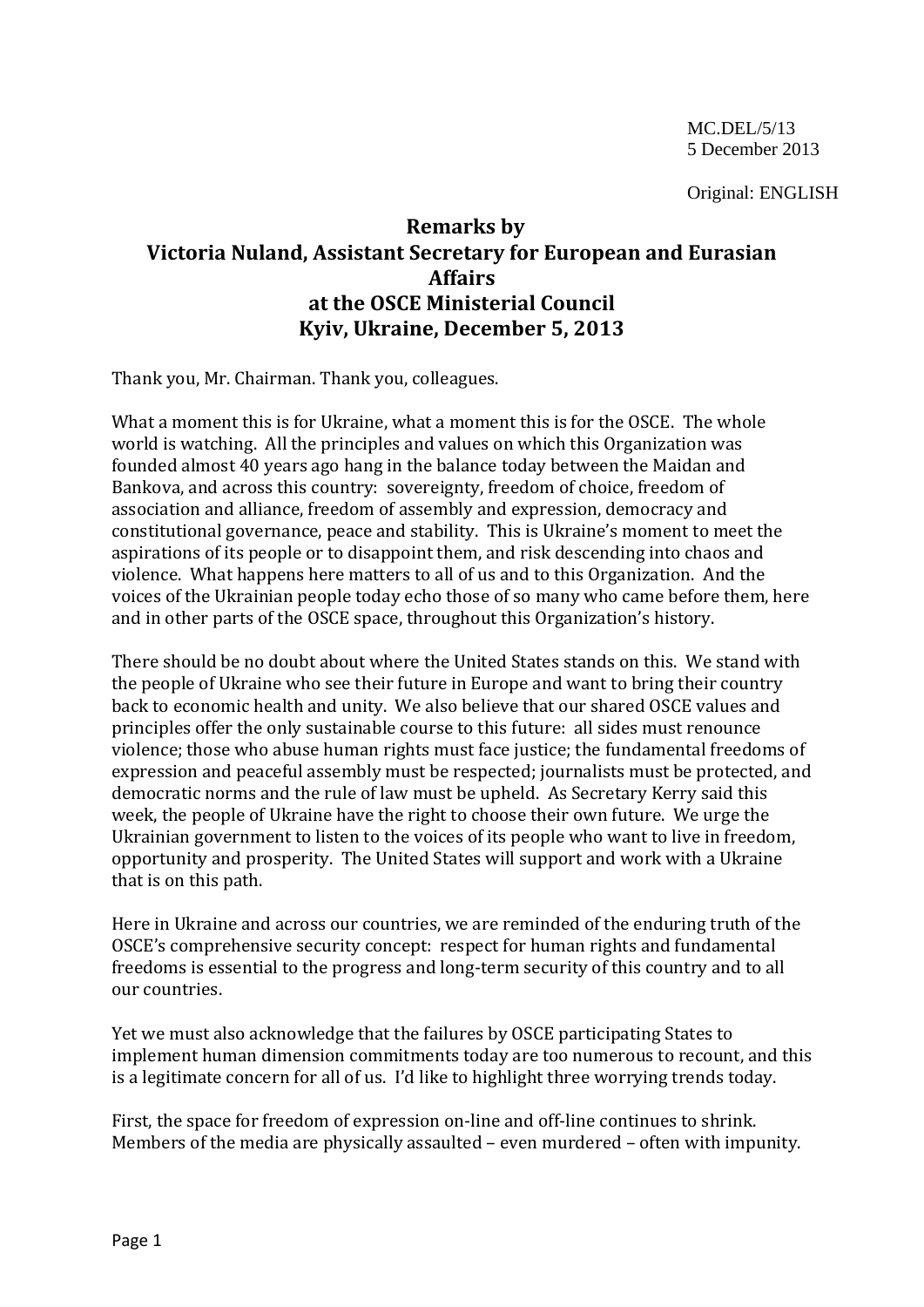In a number of participating States, anti-extremism laws are used against peaceful civil society members and journalists for what they say, print, broadcast, blog, text or tweet.

Kazakhstan has reduced space for opposition-supported media outlets. In Azerbaijan, NGOs have named at least 10 journalists and bloggers as political prisoners or detainees. Harassment of journalists is widespread in Uzbekistan, a country that the Committee to Protect Journalists says houses the world's longest imprisoned journalist. Democracies like Hungary and Turkey must also protect legal and political space for dissent and criticism by citizens and the media alike.

Second, the rising tide of intolerance — east and west of Vienna — is often greeted with passivity or active encouragement from those in power. In many EU states, public officials have made blatantly intolerant statements about Roma. In Russia, the so-called anti-gay propaganda law has been followed by an uptick in anti-LGBT violence. Anti– Semitism, xenophobia and anti-Muslim sentiment are also rising in the European and Eurasian space.

Third, widespread democratic backsliding, including a crackdown on civil society, continues to place severe pressure on human rights activists and NGOs. Restrictive laws and practices violate freedom of expression, association, peaceful assembly and religion. Belarus is in its third year of a crackdown following the flawed Presidential elections in 2010. In Russia, the continued detention and prosecution on political grounds of demonstrators in the Bolotnaya Square case discourage others from exercising their right to peaceful protest. In a number of participating States, citizens risk reprisal for running for office or reporting on the conduct of elections.

We can do better in the first dimension as well. Conventional arms control and confidence and security building measures have made a substantial contribution to stability in Europe and Eurasia. But we must do more. As we head toward the OSCE's 40th anniversary in 2015, let's commit to increase trust and stability through greater mutual predictability, by both implementing and expanding on our existing commitments. Let's also redouble our efforts to help the people of Georgia and Moldova, and to address the conflict in Nagorno-Karabakh. Citizens in all these places have waited too long for a Europe whole, free and at peace to come to them. In Georgia, the situation has deteriorated with the fencing of the occupied territories. In Moldova, it is past time to support the government's sovereign request that Russian troops be replaced by a civilian mission. And we must support the renewed dialog between Azerbaijani President Aliyev and Armenian President Sargsyan as the best hope for a sustainable peace. A new energy in first dimension issues would also build trust and a basis for cooperation in response to transnational threats we all face and efforts to advance regional security, particularly as we welcome a transition in Afghanistan in 2014.

We have much more we can do together in the second dimension as well. Our Good Governance Declaration from Dublin last year gives us a roadmap to fight one of the greatest threats to our shared prosperity: corruption. The United States sees the potential for expanded practical work on fostering infrastructure and energy security, as well, and tackling economic and environmental issues through field offices, among participating states, and in our engagement with the private sector and other civil society actors.